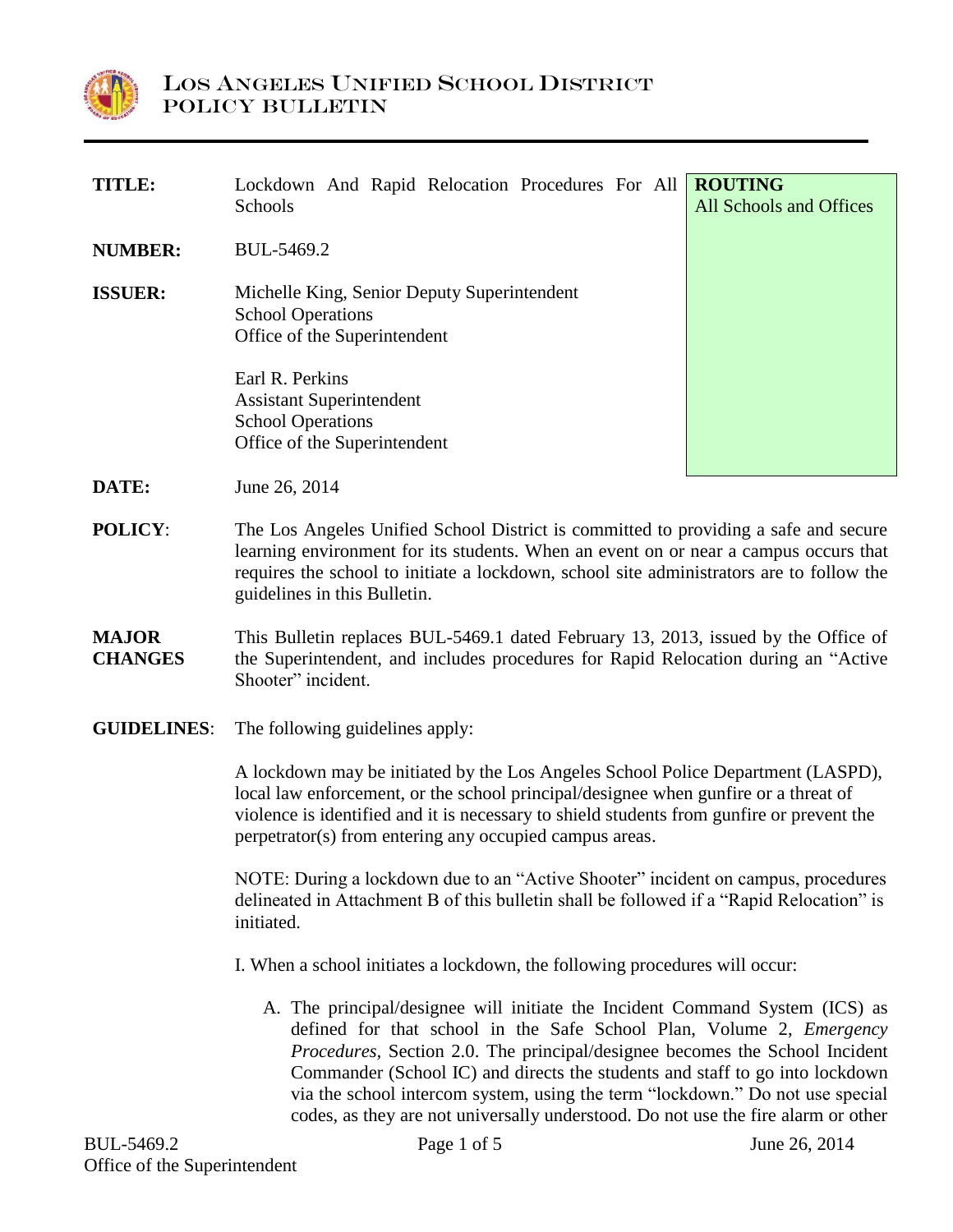

alarm/bell systems, as these signal evacuation to students. The principal/designee will communicate to all staff/students what the suspicious activity is and that more information will be shared as it becomes available.

During a lockdown, all students are to remain in the classrooms or designated locations.

- 1. Teachers and students remain in the classroom or secured area with all doors and windows locked until further instructions are given by the principal/designee or law enforcement.
- 2. All exterior entrances to the school are locked and no visitors other than appropriate law enforcement or other emergency personnel are allowed on campus.
- B. The staff member assigned to the Planning and Intelligence Section will:
	- 1. Call the LASPD Watch Commander at (213) 625-6631 to notify School Police of the action taken, request information regarding the event, and request direct support from an officer.
	- 2. Notify the Educational Service Center (ESC) Operations Coordinator and request assistance.
	- 3. Prepare an Emergency Communication message for parents to be sent on Blackboard Connect. This message should be approved by the School IC.
	- 4. Open multiple lines of communication to the classrooms using school phones, email, cell phones, and/or radios.
- C. The staff member assigned to the Operations Section will:
	- 1. If it is safe to do so, ensure that perimeter gates are secured and that all students, staff and visitors are safely secured behind locked doors.
	- 2. Begin the process of accounting for all students and staff.
	- 3. Once the School IC has approved the Blackboard Connect message, the Emergency Communications message should immediately be sent to all parents.
- II. In response to the school's lockdown notification, the LASPD Watch Commander will:
	- A. Research the nature of the event by contacting the Los Angeles Police Department (LAPD), Los Angeles Fire Department (LAFD), Los Angeles Sheriff's Department (LASD), other local law enforcement, field units, or Transportation dispatch.
	- B. Dispatch an officer to the school to advise and support the School IC.
	- C. If necessary, dispatch a field officer to the Municipal Command Post to interface with the Municipal Incident Commander (Municipal IC) and gather intelligence for the school.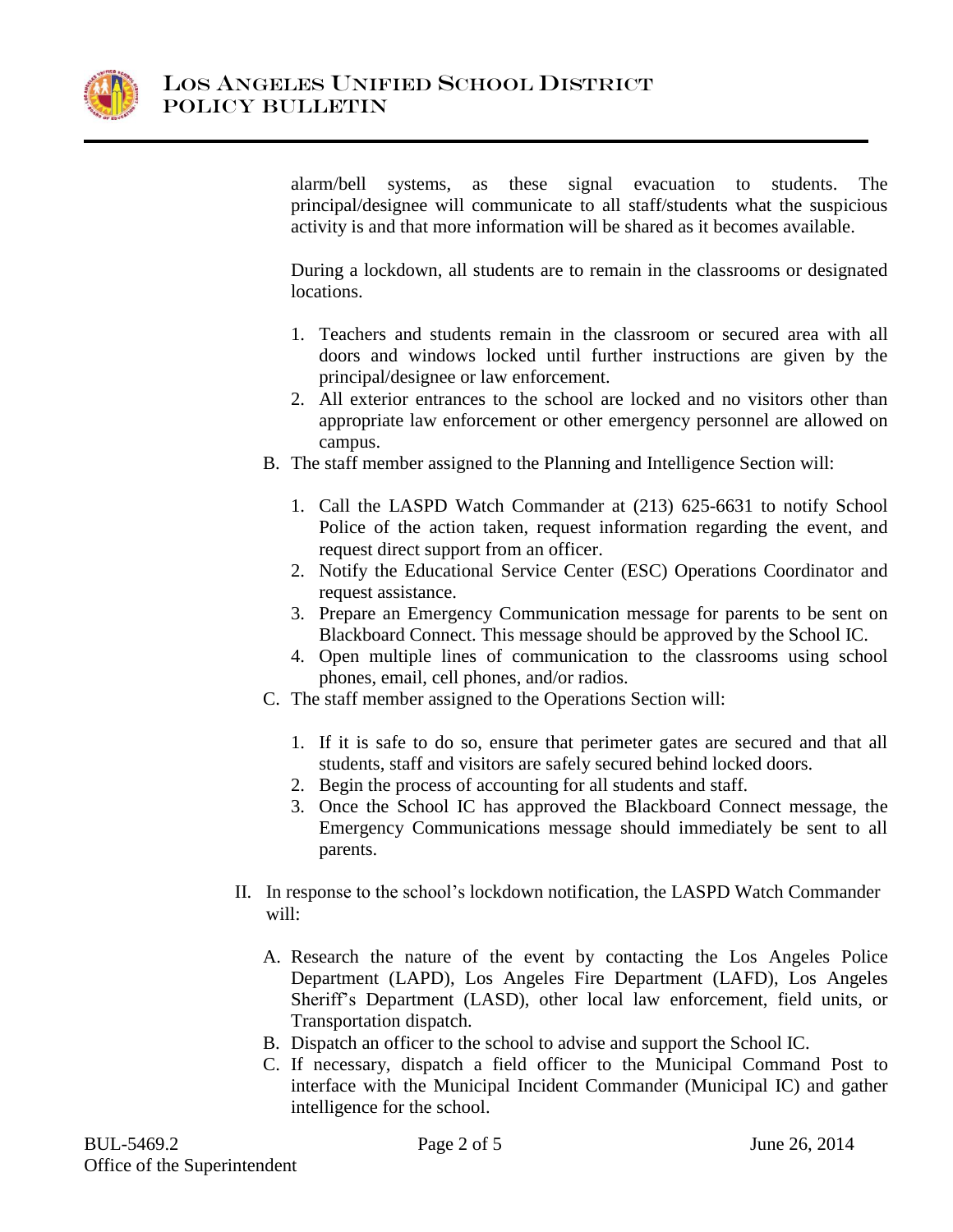

- D. Establish a line of communication with the School IC, such as cell phone, and brief the School's IC about the incident, and provide the name and estimated arrival time of the LASPD officer.
- E. Serve as the point of contact for other responding District personnel and provide the location of the Municipal Command Post and ingress and egress routes to the command post.
- F. Generate an initial Blackboard Connect Crisis Level 1 call to District leadership.
- G. Create an Incident System Tracking and Accountability (ISTAR) report on the incident.
- III. The LASPD Officer dispatched to the school will:
	- A. Establish a liaison with the Municipal IC and/or the Command Post/Unified Command /LASPD Watch Commander and determine the level of threat to the school and its immediate community.
	- B. Provide guidance to the School's IC about the level of threat to the school and possible modifications regarding the lockdown. After consultation with LASPD and/or first responders, the School's IC may modify the lockdown procedures to include any of the following:
		- 1. Hold current position, with everyone inside a locked room with the lights off and the blinds down. No one moves or talks and phones are silenced. No one goes outside.
		- 2. Hold current position with everyone inside a locked room with the lights on, continuing instruction with usual level of noise and movement within rooms. No one goes outside.
		- 3. Medications/services provided to students with special needs in locked rooms using force protection (a group of police officers working in unison to ensure the safety of the employee providing the medication/services).
		- 4. Main building(s) closed and secured. Students and staff may circulate inside the building, and may use the restrooms. All outbuildings, such as bungalows, still remain sealed. No one is to be moving outside on campus.
		- 5. One side of the campus/building exposed to threat; those affected move to a safer location on the campus. Everyone else holds in place. No one moves outside on the campus.
		- 6. Limit movement outside of classrooms. Conduct trips to the restrooms or other necessary locations only with special escort.
		- 7. Limit movement on campus. Only small groups under strict supervision can move to restroom, cafeteria, or other areas.
		- 8. Single classes only move from one location to another with strict directions and specific limitations.
		- 9. Students and staff can move freely around campus, inside of a locked and secure perimeter.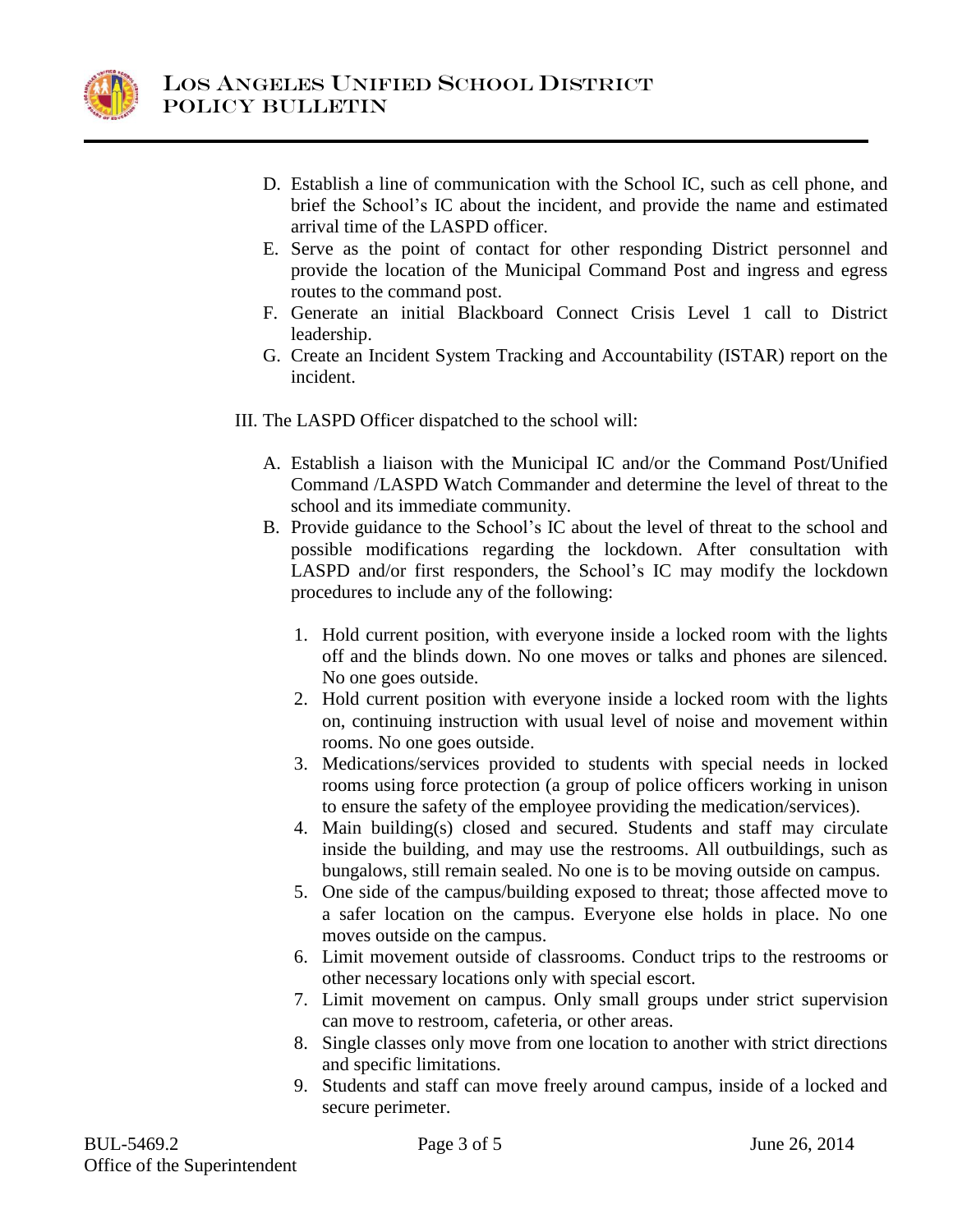

- 10. Modify dismissal for students and staff to avoid a section of the community.
- 11. Delay dismissal for students and staff due to an unresolved event in the community.
- 12. Students who live in an identified section of the community must remain at school and be picked up by their parents/guardians.
- C. Advise the School IC and ESC about possible safe staging locations in the community for parents to gather. The ESC can then have appropriate personnel meet parents at the community staging location and provide information.
- IV. The Educational Service Center Operations Coordinator will:

Connect with the School IC in person, by telephone, or radio and provide resources from the ESC that might include the following:

- A. Dispatch the ESC Crisis Response Team to the school, Municipal Command Post, or other designated site approved by the Municipal IC.
- B. Notify surrounding sites and on-campus programs, as appropriate. These sites may include co-located schools, nearby schools, adult schools, early education centers, charter school programs, before and after school care, and sports programs.
- C. Arrange for transportation and a second (receiving) school so that students can be moved to a safe location at another school site, if necessary.
- D. Send out a Blackboard Connect Emergency Communication message to parents from the ESC Offices with additional information.
- E. Meet with parents at the identified safe staging location, outside the secured lockdown perimeter, and keeping the parents informed using bilingual support staff from the ESC Office.
- F. Work with Food Services to ensure that meal service for students is available or modified as needed.
- V. School Incident Commander and LASPD Officer will work together to:
	- A. Ensure student and staff safety until the incident is resolved.
	- B. Keep the LASPD Watch Commander, ESC, and school staff informed as the incident progresses.
	- C. Send out regular Blackboard Connect Emergency Communication messages to parents with updated information as it becomes available.
	- D. Contact the Office of Communications at (PHONE #) for support, which may include:
		- 1. Provide a point of contact for media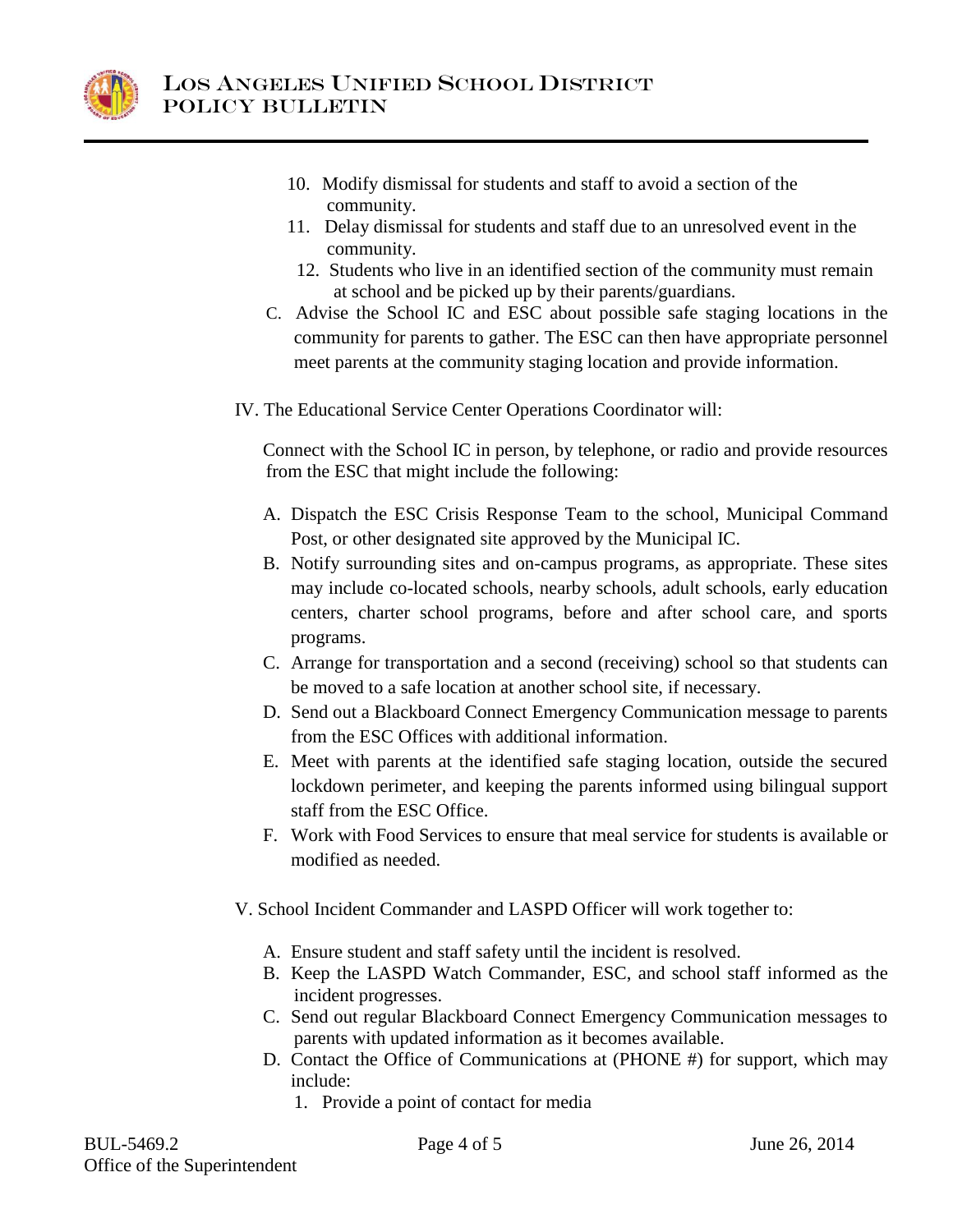

- 2. Provide support for public communications from the school, including.
	- a. Blackboard Connect messages
	- b. Letter to parents
	- c. Media holding statement

Provide on-the-ground support at the site as needed, if safe to do so.

# VI. Attachments

| Attachment A Lockdown Checklist                                         |  |
|-------------------------------------------------------------------------|--|
| Attachment B Rapid Relocation Procedures for Active Shooter Incidents   |  |
| Attachment C Suggested Options for Perimeter Gate Access during a Rapid |  |
| Relocation                                                              |  |
| Attachment D Frequently Asked Questions                                 |  |

- **AUTHORITY:** California Constitution, Article 1, Section 28 California Education Code Section 35160
- **RELATED RESOURCES:** REF-5803.2 *Emergency Drills and Procedures,* Dated August 29, 2013, issued by the Office of School Operations

BUL-5721.1 *Student and Employee Security*, dated February 25, 2013, issued by the Office of the Superintendent

Safe School Plan Volume 2, Emergency Procedures

Online lockdown training for administrators and teachers is available on the Learning Zone through the STEPS program. More information can be found at http:// STEPS.lausd.net.

Online Incident Command System training for administrators, teachers, and staff is available through [http://STEPS.lausd.net,](http://steps.lausd.net/) using the link for FEMA classes. ICS-100 and ICS-200 classes are advised for school personnel.

**ASSISTANCE:** School Administrators may contact the designated Educational Service Center Operations Coordinator.

> For further information, you may contact the Office of School Operations at (213) 241- 5337.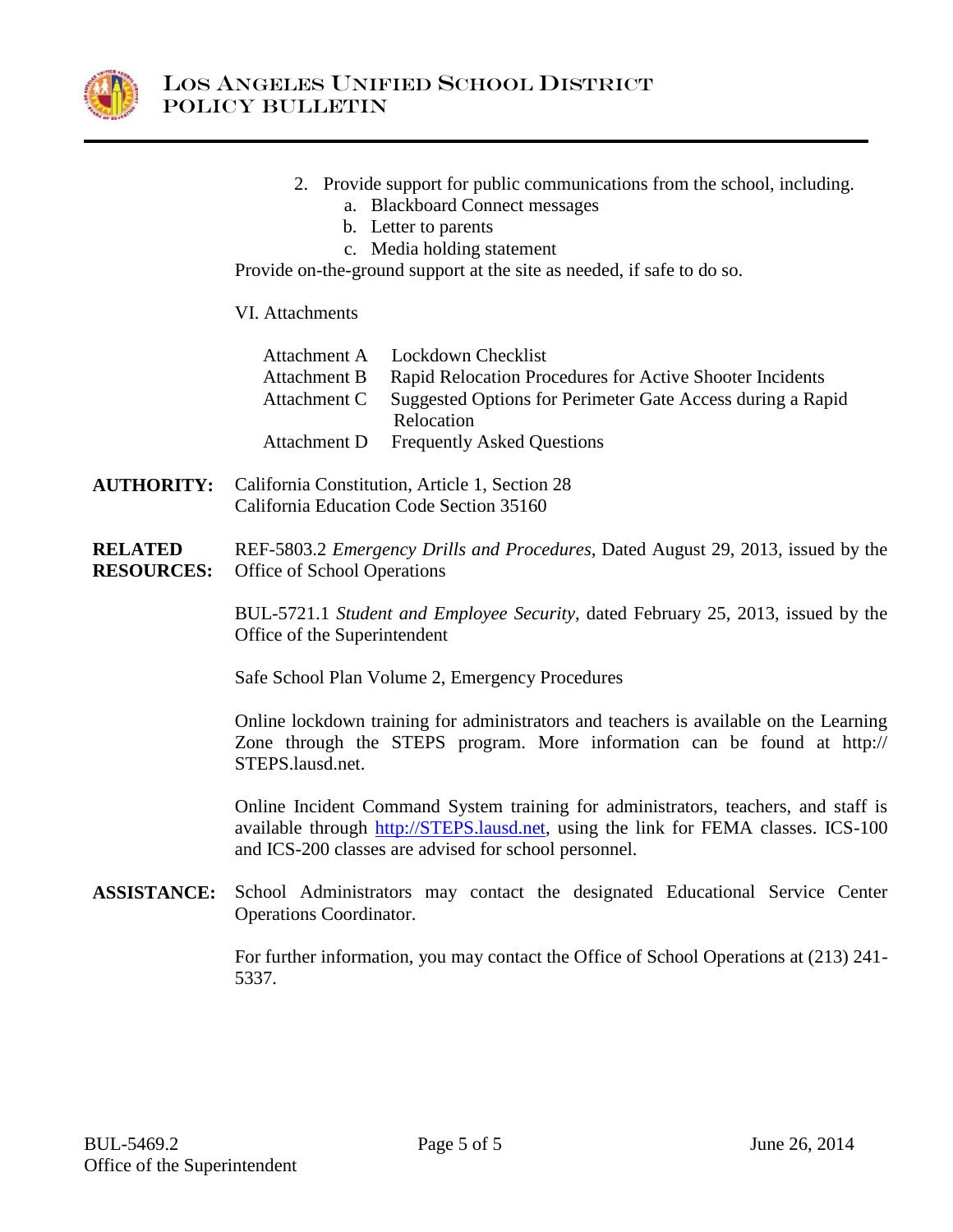# **LOCKDOWN CHECKLIST FOR SCHOOL INCIDENT COMMANDER**

- □ Activate Incident Command System (ICS) team and establish school command post location.
- □ Alert the school staff to initiate lockdown procedures.
- $\Box$  Direct the Planning and Intelligence Chief to:
	- o Call 911 if there is a direct and immediate threat to the school.
	- o Call the LASPD Watch Commander for support and guidance.
	- o Call the Educational Service Center to notify and request support.
	- o Generate initial ISTAR report if feasible, or request assistance from Watch Commander's Office.
	- o Prepare a Blackboard Connect Emergency message for parents.
	- o Prepare to use all available school-wide communication links (e-mail, two-way radio, cell phones).
- Direct the Operations Chief to:
	- Confirm that perimeter gates are secured (if it is safe to do so).
	- o Confirm that everyone on campus is behind locked doors in a protected space.
	- o Initiate accounting for all students and staff.
	- o Begin to plan the dismissal or reunification process.
- Approve the Blackboard Connect Emergency message created by Planning and Intelligence and direct that it be sent to all parents using the Blackboard Connect Emergency Communication option.
- $\Box$  Communicate with the responding LASPD officer or municipal first responders to gather information on the event.
	- o What is the exact nature of the emergency?
	- o How large is the area?
	- o Who and what is affected?
	- o How long will the area be impacted?
	- o What is the projected time for resolution?
	- o Is there a safe staging location for parents?
	- o Can the lockdown be modified to allow movement on campus?
		- **Inside secured buildings**
		- **Bathroom trips with supervision**
		- Food delivery or pick up in cafeteria by class
		- Free movement inside the fence line
- $\Box$  Communicate with the ESC Operations Coordinator and request support as needed for:
	- o Additional resources from ESC and Central Offices:
		- Crisis Response Team
		- Food Services
		- Public Information Officer from Office of Communications
		- Office of Environmental Health & Safety (OEHS)
		- Beyond the Bell for impacted before/after school activities
		- **Transportation to move students, if necessary**
	- o Sending follow-up and concluding Blackboard Connect Emergency messages to parents
	- o Updating ISTAR report
	- o ESC personnel to meet with parents at safe staging area to relay information
	- $\circ$ Reunification process between students and their guardians, if needed.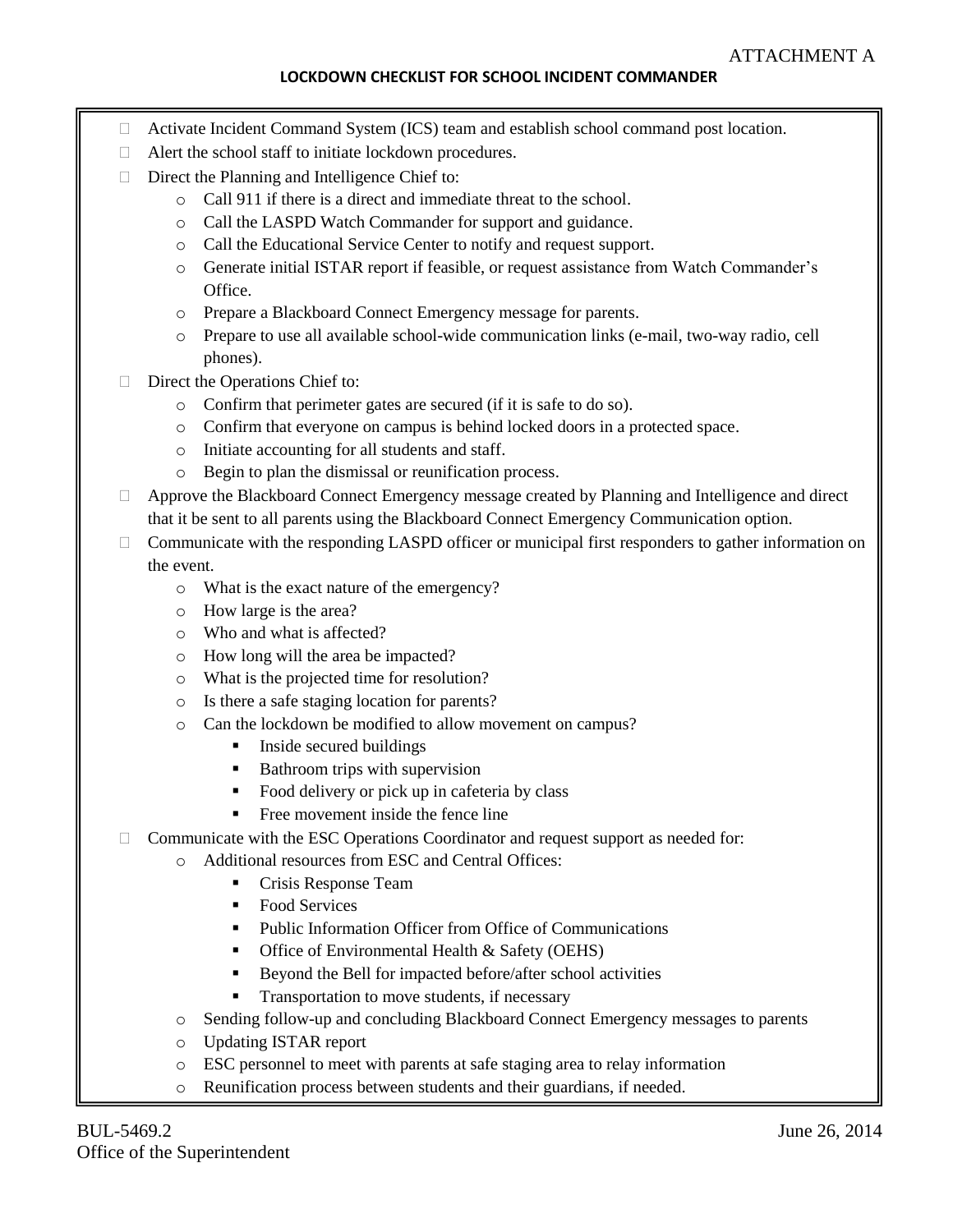# **Rapid Relocation Procedures for Active Shooter on Campus Incidents**

If a lockdown progresses into an Active Shooter situation, the following procedures may be applied, if it is safe to do so and offers the best protective action for the circumstances. The decision to initiate a Rapid Relocation in response to an active shooter on campus must be determined as the safest course of action to preserve the lives of students. Consider the age, mobility, cognition, school layout, and other school factors beforehand.

An **Active Shooter on Campus** involves one or more individuals armed with a firearm on school grounds who have already shot or attempted to shoot someone with the firearm **AND at least one of the following factors applies**:

- Continues to shoot others
- Actively seeks or attacks others
- Has access to additional victims

# **Procedure**

Note: The decision to initiate a rapid relocation in response to an active shooter on campus must be determined as the safest course of action to preserve the lives of students. Consider the age, mobility, cognition, school layout, and other school factors beforehand.

**If** there is an active shooter and students are in imminent danger, the administrator *may* initiate a rapid RELOCATION if that does not place students in the path of the gunman. This action may apply to the entire campus, or just an affected portion. If in imminent danger, teachers *may* initiate rapid RELOCATION for their students without being directed by an administrator.

If initiating a rapid RELOCATION for an active shooter on campus, the following actions are recommended:

The school administrator should:

- 1. Encourage students and staff to quickly relocate by any safe and available exit. If relocating off campus, the established off-site relocation point is the preferred destination, if the route is safe.
- 2. Inform the LASPD Watch Commander's Office (213) 625-6631 of the decision to leave campus and the destination. Keep the Watch Commander's Office updated with information about any students and staff who do not arrive at the designated relocation point.
- 3. Calm students, create a perimeter to separate the school population from others who may be present, and re-establish Incident Command teams with available staff.

Teachers and other school staff members should: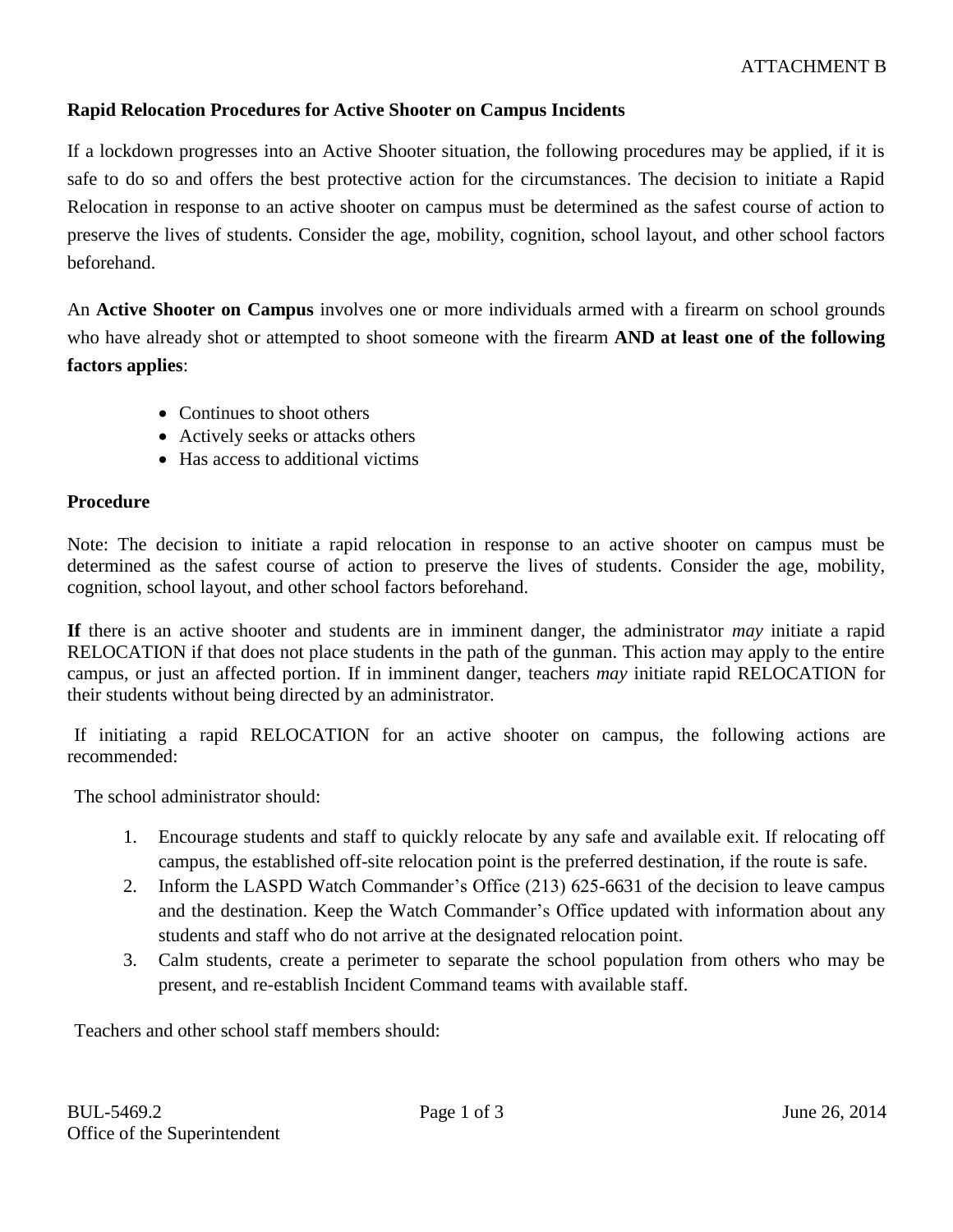- 1. Relocate quickly by any safe and available exit. If relocating off campus, the pre-identified off site relocation point is the preferred destination, if the route is safe.
- 2. Choose a safe path of travel and find a safe destination if the off-site relocation point is not a feasible destination.
- 3. Supervise and calm students in their care along the route and at destination.
- 4. Account for students upon reaching destination. Report student accounting information to school administrator if present. If no school administrator is present at destination, call the LASPD Watch Commander's Office and report location, student and staff accounting and injury information.

In response to the school's notification, the LASPD Watch Commander should:

- 1. Dispatch an officer to the location of the shooter.
- 2. Research the nature of the event by contacting LAPD, LAFD, LASD, other law enforcement, Field Units or Transportation Dispatch. Some events may be easily explained to the School's Incident Commander (IC); others may be more complex.
- 3. Dispatch a field officer to the law enforcement Incident Command Post to interface with the law enforcement IC and gather intelligence for the schools.
- 4. Dispatch an officer to the relocation point to advise and support the School IC.
- 5. Inform the School Incident Commander of what is known about the incident and provide the name and arrival time of the LASPD officers dispatched to the school.
- 6. Compile names and locations of those unable to get to the relocation point, and dispatch officers to facilitate rejoining the rest of the school population.
- 7. Provide point of contact for other District resources who need to know the location of the command post and open routes to the relocation point.

LASPD Officers dispatched to the scene should:

- 1. Establish a liaison with the law enforcement Incident Commander and/or the Command Post/Unified Command /Watch Commander and determine the threat to the school and its immediate community.
- 2. Provide guidance to the School Incident Commander about the ongoing threat level to students and staff.
- 3. Maintain a perimeter at the off-site relocation point between the school population and others.
- 4. Patrol the area near the school to find students and staff who may have become separated from the group. Officers will communicate to the Watch Commander the names and locations of anyone found and assist in rejoining those separated with the rest of the school population.

The Educational Service Center Operations Coordinator should:

Connect with the School Incident Commander in person, by phone or radio and provide resources from the Educational Service Center that might include the following:

• Dispatch the Educational Service Center Crisis Team to the school relocation point. Arrange for transportation and a second (receiving) school so the students can be moved to a safe location at another school.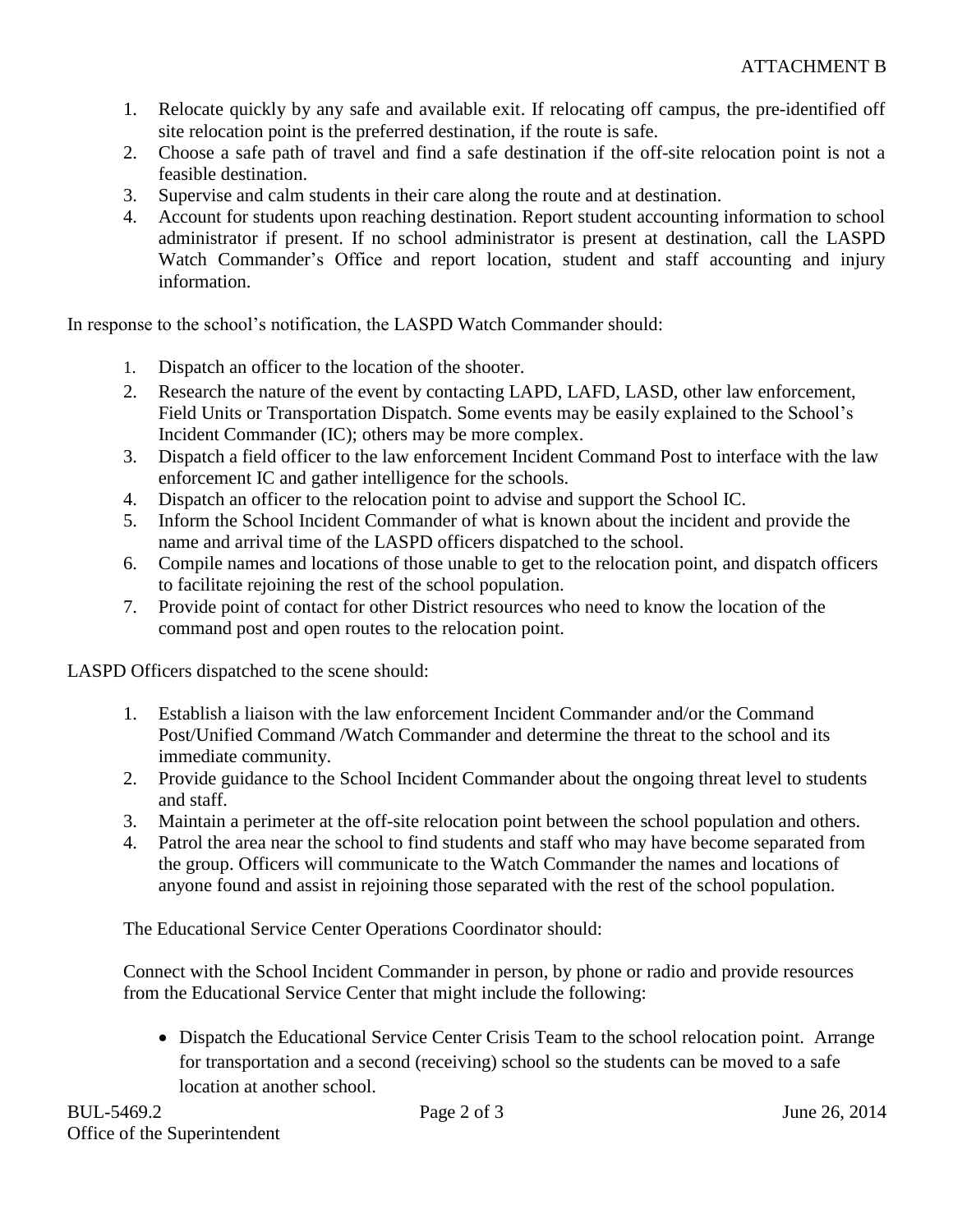- Send out a Blackboard Connect message to parents from the ESC office with additional information.
- Meet with parents at a safe staging location, outside the relocation point perimeter secured for students, and keep the parents informed using any necessary bilingual support staff from the ESC Office.
- Assist with reunification.
- 1. The First Aid/Medical Team will work with local authorities to ensure injured students and staff receive medical attention.
- 2. The Request and Reunion teams will reunify students and guardians using available resources and coordinate assistance from district staff and first responders.
- 3. The school administrator will prepare a verified list of any wounded, and the locations to which they were transported. The school administrator will confer with the Crisis Team and the Psychological First Aid Team to ensure notification of parents and family members of the wounded.
- 4. All media inquiries will be referred to the designated Public Information Officer.
- 5. The school administrators will debrief with staff and school police officers after the incident is resolved.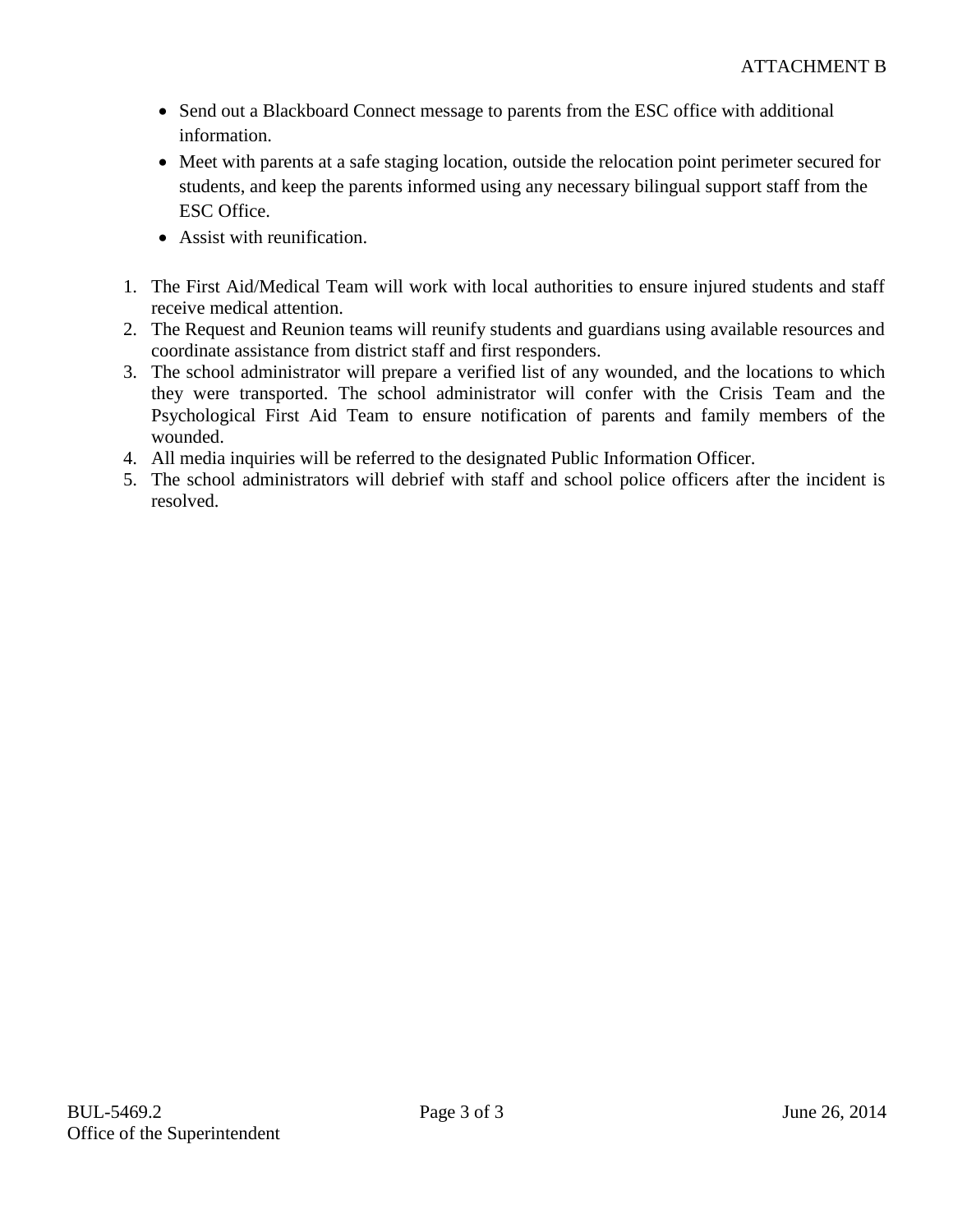# **Suggested Options for Perimeter Gate Access during a Rapid Relocation**

Leaving campus during a Rapid Relocation can be challenging, due to gates that are locked during the school day. Principals and the School Safety committee may wish to conduct a site evaluation or vulnerability assessment (one option is the *School Vulnerability Assessment* at [http://emergencyservices.lausd.net\)](http://emergencyservices.lausd.net/) to help assess which options are feasible at a site. Site-specific factors to consider include, but are not limited to: age/abilities of students, campus layout, neighborhood, position/number/distance of gates. Additional guidance may be found in BUL 5721.1, *Student and Employee Security*, dated February 25, 2013. IF A SOLUTION IS NOT APPLIED TO ALL GATES, ALL STAFF MEMBERS MUST KNOW WHICH GATES THEY CAN USE DURING A RAPID RELOCATION. The suggested options below offer potential solutions to locked perimeter gates on campus, each requiring that keys are issued to faculty members. Schools are reminded that a Rapid Relocation should only be attempted when that has been determined to be safer than staying in a lockdown, and all conditions allowing a Rapid Relocation have been met.

Perimeter gate access options include:

 $C$  key – Issue a C key to faculty members to be used only during Rapid Relocation. Please note that "C" keys are standardized across the district and provides access to multiple campuses.

Two chain and lock sets on one gate – Facilities Maintenance and Operations (M&O) can provide a second, different gate lock and a chain to attach it to the gate for about \$15.00 per gate. The new gate lock is used during the school day. The usual perimeter gate lock is used when securing the campus at night. The site plant manager installs the lock on the gate.

Daisy chain – Daisychaining is similar to the two lock set option listed above, but eliminates the need for a second chain. A new lock from M&O (NOT a C key lock) is attached to the existing gate lock on selected gates; opening either lock will open the gate.

A daisy chain is a system where multiple locks are attached to one another like links on a chain, so that any one lock can be opened to unfasten the chain and enter the gate. After locking a gate with a daisy chain system, take a look at the locks and make sure they are linked to each other and that any one of them will be able to open the chain. Notice how each lock is a "link" in the chain in the photo and illustration below. Opening any one lock will open the chain and the gate.



BUL-5469.2 June 26, 2014 Office of the Superintendent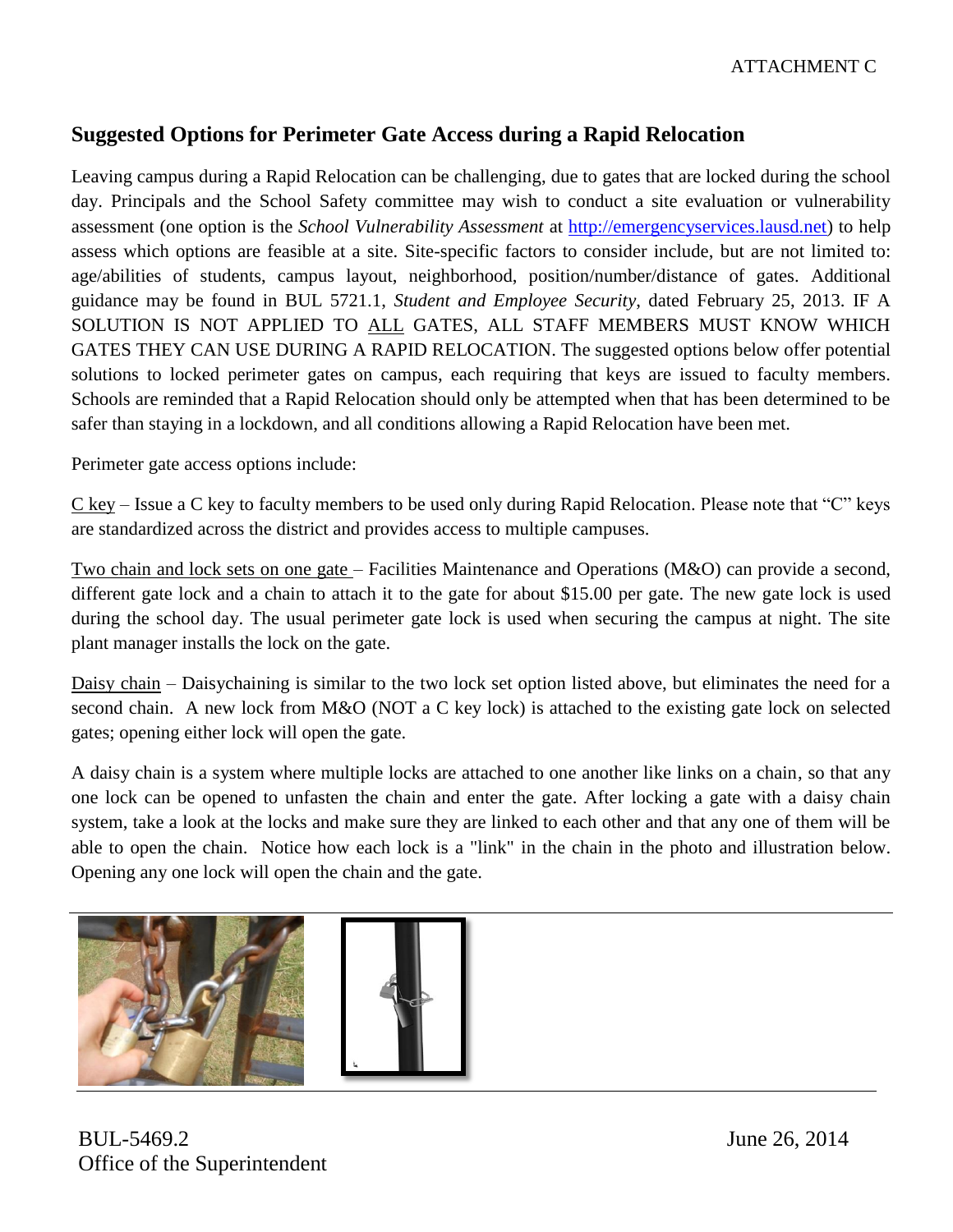#### **Frequently Asked Questions - Lockdowns**

#### **1. What can I do to help prepare my staff and students for a lockdown?**

The Safe School Plan Volumes 1, 2, and 3 are the resource documents for preparedness. They are updated at the beginning of each school year by the School Safety Committee. You must make sure that the Safe School Plans are available to and understood by all staff. Provide copies of the Safe School Plan Quick Response Guide (available as a download from the Safe School Plan Creator online system) to all staff members. Refer to Volume 2 *Emergency Procedures,* Section 2.0, for implementing the Incident Command System at school.

Review key provisions with staff, parents, and students throughout the year. You can do a "read through" for students at an assembly of what would happen should the school go on lockdown. Once they are familiar with the key provisions, you will need to drill with everyone. These drills will be the basic steps to prepare your campus and will help everyone feel prepared and less anxious or nervous if the school faces a lockdown later.

Encourage all administrators and staff to complete Safety Training for Emergency Preparedness at Schools (STEPS) on-line courses. STEPS 203 "What to Do if There is a Lockdown at School" for classroom personnel, STEPS 403 "Planning for and Responding to a Lockdown at School" for administrators and school management, and STEPS 302 "School Police Response to a Lockdown" for School Police personnel are all available on the Learning Zone. More information about the STEPS program is located at STEPS.lausd.net.

#### **2. How should I communicate with staff and students initially when my school goes on lockdown?**

As practiced in your drills, your first method should be the quickest and most efficient: Use the Public Address system to initiate the lockdown; then you can begin texting/e-mailing staff, use Blackboard Connect, or other methods of communication available at your school. These steps should be consistent with your Safe School Plan and part of your ongoing drills. You will want to inform staff and students that the school is going into lockdown, briefly remind them what they need to do, and let them know that you will share more information as it becomes available. Do not use bells, alarms, or special codes to announce a lockdown (see #4).

Parents should be notified of the lockdown using Blackboard Connect, as soon as you have ensured all students and staff are in a safe location.

#### **3. At my school, we have always used a special code instead of the word "lockdown." Why are we supposed to call it a lockdown over the intercom?**

When a lockdown is initiated, it is important that everyone be in a place of safety as soon as possible. Special codes might be unfamiliar to substitutes, new employees, visitors, and others. Also, the use of bells/alarm systems signal evacuation of the building and may add to the confusion of the situation. To ensure that everyone understands what actions they are to take, the term "lockdown" should be announced over the intercom.

#### **4. How can I tell the difference between a lockdown and an active shooter incident?**

A lockdown may be initiated during different types of violent circumstances that are potentially harmful to students. Active shooter procedures should *only* be considered when the below conditions are present:

One or more individuals is armed with a firearm on school grounds who have already shot or attempted to shoot someone with the firearm AND at least one of the following factors applies:

- Continues to shoot others
- Actively seeks or attacks others
- Has access to additional victims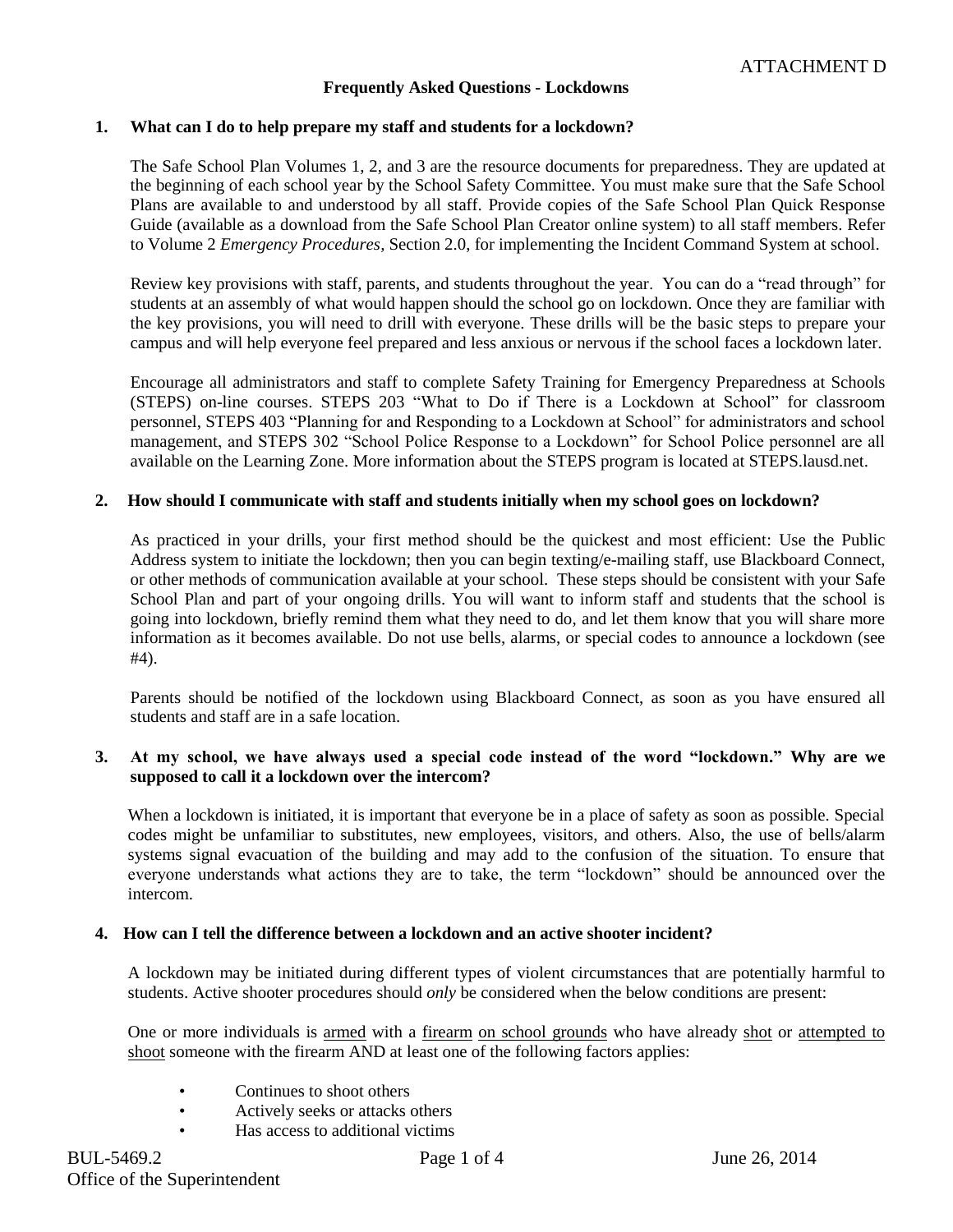#### **5. What do I do during an active shooter incident if I don't think we can safely conduct a rapid relocation?**

Implement all lockdown procedures and use the buildings and locked doors to protect your students from harm. Active shooter procedures are an *option* that you may use, not a requirement. The safety of your students should always guide your actions in an emergency.

#### **6. Can I make a Blackboard Connect call to parents if I am not at the school or at the computer?**

Yes, from any landline telephone or cell phone. Every Blackboard Connect user can download a Dial-In card with information on how to send a message using only a telephone. To download the Dial-In card, log into Blackboard Connect and click on *Account Info* in the top right side of the screen. On the *Account info* page, click on *Personal Info* and then scroll down to the section just below changing passwords. Click on the "Click here to have your Dial-In Messaging Card e-mailed to you" and one will be sent to your District email address. Follow the directions on the cards to send a Blackboard Connect message. Also, remember that you can contact your ESC or Blackboard Connect Client Care at (866) 435-7684 or Central Office at (213) 241- 1085 to assist you with sending the message even when you are not on site. Online training is available on the Learning Zone as STEPS 407, "Communication Methods During an Emergency".

#### **7. I am a principal. What if I am away from my site at the time an event triggering a lockdown occurs?**

When you left the campus, you designated someone to be in charge. That person should function as the School Incident Commander (See #1). If you are away from your site but you can get to the Municipal Incident Command Post (Municipal CP), you should go there as soon as possible. The School Police Watch Commander (213-625-6631) can direct you. Your designee on campus can communicate with you.

#### **8. I am a principal with a split assignment. What if I am at my other site at the time an event triggering a lockdown occurs?**

When you left the campus, you designated someone to be in charge. That person should function as the School Incident Commander (School IC). If you are away from your site but you can get to the Municipal Incident Command Post (Municipal CP), you should go there as soon as possible. The School Police Watch Commander (213-625-6631) can direct you. Your designee on campus can communicate with you.

#### **9. I am a principal without another administrator assigned to my site. Who should be my designee in case I am not on site when an event triggering a lockdown occurs?**

You will need to designate a responsible staff person to perform this function and ensure your designee has appropriate information and training to stand in for you. The Learning Zone hosts online courses to help prepare for emergencies [http://STEPS.lausd.net]. The staff person may be a lead teacher. If a classroom teacher is assigned as your designee, you will need a coverage plan for that classroom. There should always be a back-up in case that person is out. When you conduct the drills, practice how back-ups will step into this role.

#### **10. What do I do if my school is placed on lockdown prior to the start of school?**

The principal/designee in consult with School Police should: Contact the Educational Service Center Operations Coordinator; communicate with any before-school programs on campus (e.g., Ready-Set-Go); identify a reunion location for staff and students. Send A Blackboard Connect call to inform parents and staff of the activity and the location where students and staff are to report for attendance. Law enforcement personnel on the perimeter will direct pedestrian and vehicle traffic to the arranged location. The ESC Operations Coordinator will work with Transportation Services to divert buses to the reunion location and if necessary arrange for special pick-up of students.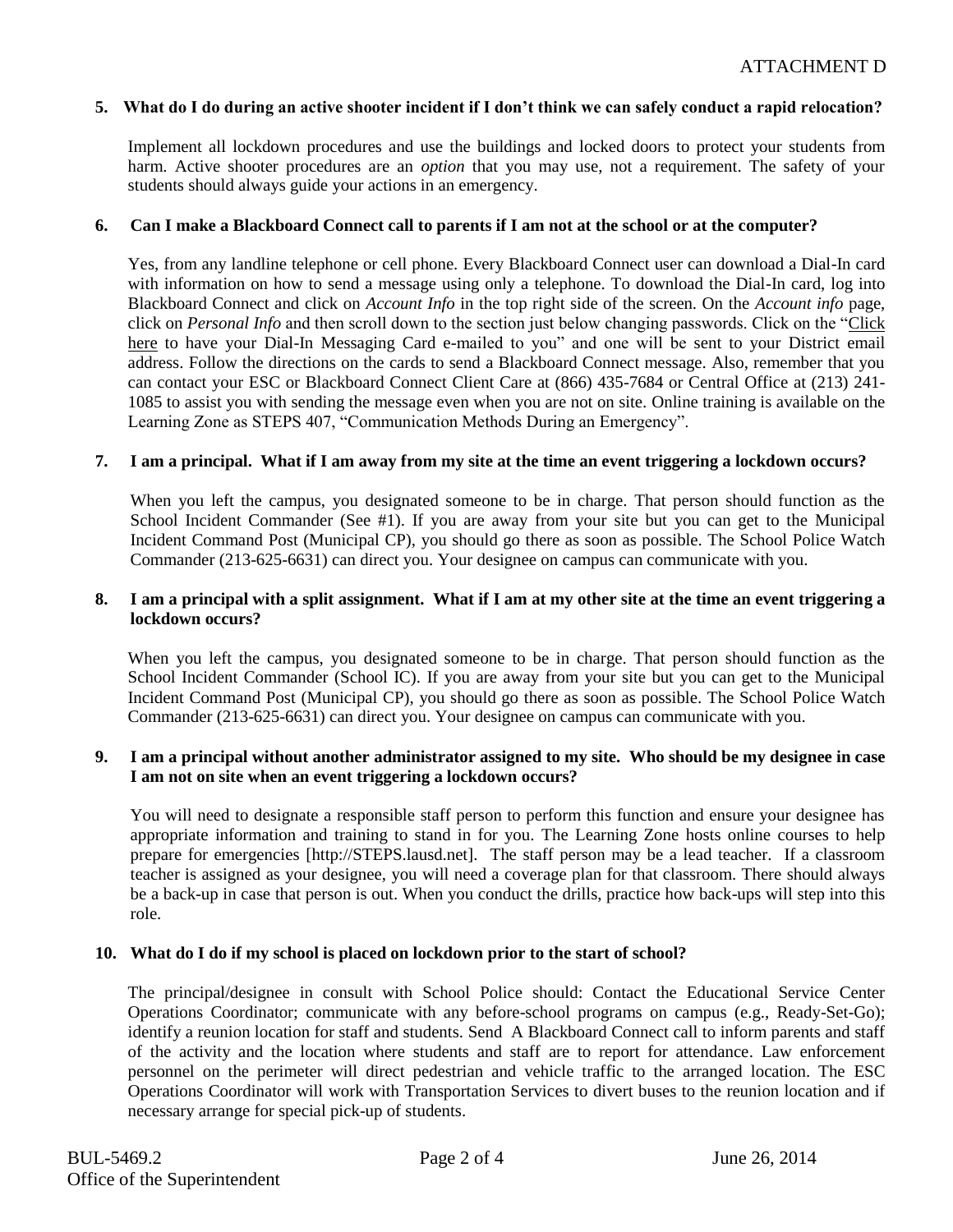## **11. If my school is locked down, how can I find out what buses will be picking up or delivering students from other schools at my site?**

The initial contact with your ESC Operations Coordinator will trigger the relocation process. You can also contact the Transportation Services Division, Dispatch Office at 1-800-LABUSES (522-8737) and ask to speak with the Senior Bus Dispatcher for assistance. This information is also available in Decision Support System (DSS).

## **12. Once my school has been locked down, how do I provide safety for students who may have been locked out of their classrooms?**

It's a good idea for every campus to identify a designated "safe room," where students can go if they have been locked out of other locations during a lockdown. A safe room should be staffed by an employee with a key whose duty is to respond to that location whenever a lockdown is called. A school should use the same room every time as the safe room, and students should be informed of the location of the designated safe room.

## **13. Do I provide meals to students during a lockdown?**

The LASPD Officer and the School Incident Commander in consult with the liaison for the Municipal Incident Commander (Municipal IC) will determine the level of threat to the school and if modifications to the lockdown are possible (Refer to Section III B in this bulletin). Depending on the time of service (before lunch), you may plan to provide meals to students. If the lockdown occurs after lunch service, you may wait until it is closer to normal time for school ending to decide if you want to provide snacks.

If food is to be provided to students please remember the following key points:

- Determine how food will be served and/or provided to students (cafeteria, classroom, etc.) and who will serve it if in the classroom. For safety reasons, we cannot require Food Services staff to serve food outside of the cafeteria during a campus lockdown. The LASPD Officer and the Operations Coordinator can support you with making this decision.
- Maintain contact with the Cafeteria Manager to determine if food is available and when is the best time to serve. He/she will communicate with Food Services to obtain approval and determine if more food may be needed.
	- o If food needs to be brought in, communicate with the Municipal Incident Commander to ensure passage for delivery personnel.
- Point of Service procedures must be followed.
	- o The meal program must follow Federal regulations regarding serving meals to students unless there is an emergency declared by the President of the United States or the Governor of California. Therefore, we must continue to follow standard procedures when serving students.
	- o If circumstances prohibit the Cafeteria Manager from following Federal guidelines, **Food Services will itemize all food items served and provide an invoice to the school.**
	- o There are generally no additional costs other than the usual co-pays for the students. Please work with the Cafeteria Manager to minimize the costs to meals.
	- o If the procedures/guidelines cannot be followed, the following costs will apply for lunch:
		- \* High School Students:
			- Paid \$2.50
			- Reduced price \$.40
			- $\bullet$  Free \$0